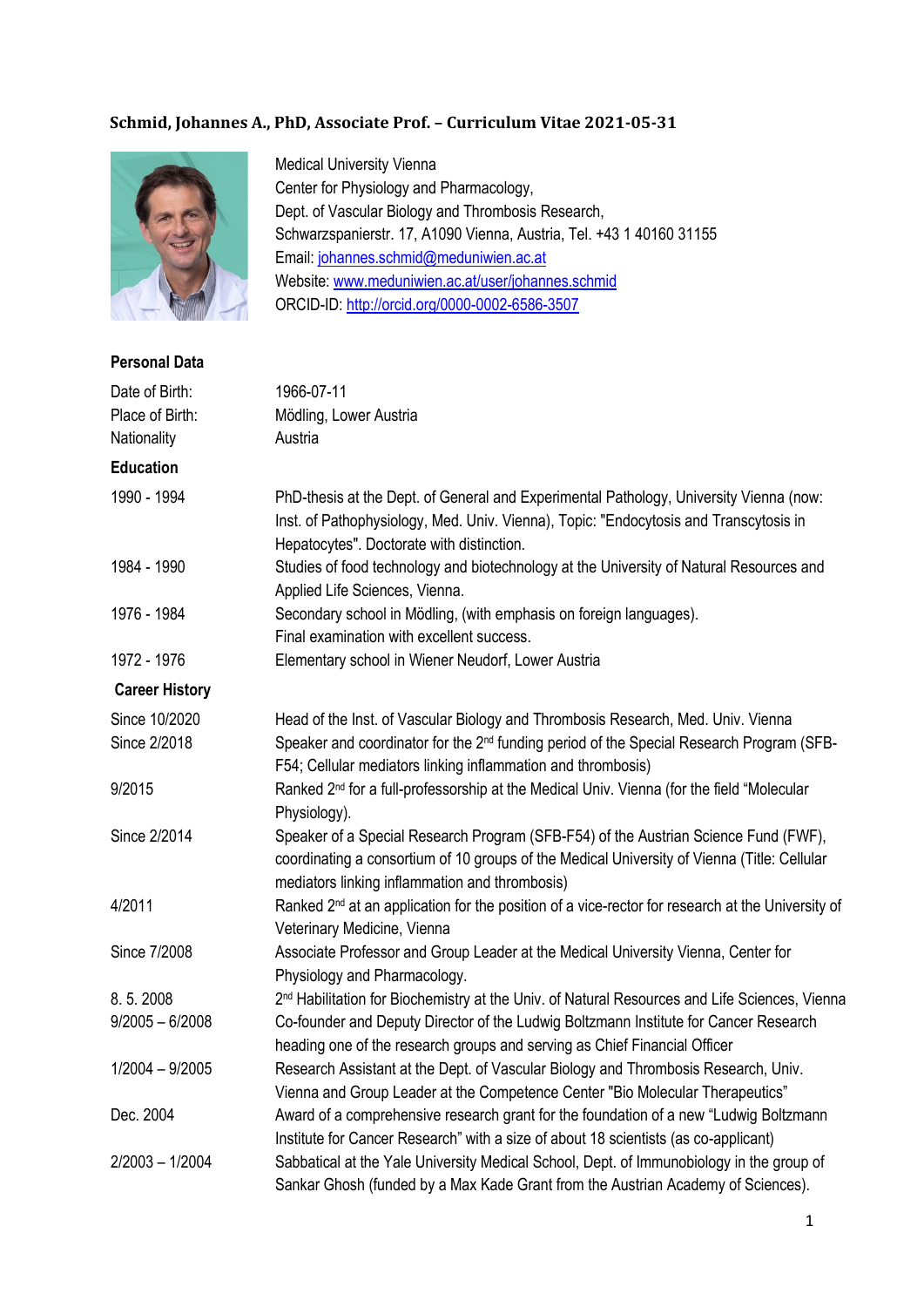| 6.6.2002           | Habilitation (University Lecture Qualification) for Vascular Biology at the Medical Univ.                 |
|--------------------|-----------------------------------------------------------------------------------------------------------|
|                    | Vienna                                                                                                    |
| $9/2000 - 03/2003$ | Group Leader at the Competence Center "Bio Molecular Therapeutics (BMT)"                                  |
| $2/1998 - 9/2000$  | Research Assistant at the Dept. of Vascular Biology and Thrombosis Research, Univ.                        |
|                    | Vienna                                                                                                    |
| 10/1996 - 2/1998   | Postdoctoral Fellowship at the Dept. of Vascular Biology and Thrombosis Research, Univ.                   |
|                    | Vienna (Research on activation of endothelial cells).                                                     |
| 11/1994 - 10/1996  | Postdoctoral Fellowship at the Novartis Research Institute, Vienna (Dept. of General                      |
|                    | Dermatology: Investigation of the effects of vitamin D <sub>3</sub> -metabolites on human keratinocytes). |

## **Career-related Activities**

| 8/1988 - 9/1988   | Temporary employment at the Unilever Research Laboratory, Bedford, England, in co-                |
|-------------------|---------------------------------------------------------------------------------------------------|
|                   | operation with the Austrian Research Center, Seibersdorf.                                         |
| 2/1991 - 4/1991   | Scientific investigations at the Research Institute of Scripps Clinic, La Jolla, California, USA. |
| 2/1993 - 3/1993   | Research at the Carnegie Mellon University, Pittsburgh, USA.                                      |
| $5/2000 - 6/2000$ | Short term fellowship at the European Advanced Light Microscopy Facility, localized at the        |
|                   | <b>EMBL Heidelberg, Germany</b>                                                                   |

### **Memberships**

- Austrian Association of Molecular Life Sciences and Biotechnology (OeGMBT)
- European Atherosclerosis Society and Austrian Atherosclerosis Society
- Member of the Study group for equal treatment issues of the Med. Univ. Vienna: 2011 2013
- Member of the PhD Curriculum Committee of the Med. Univ. Vienna: 2011-2013

## **Description of research interests and most important scientific achievements**

Current research interests focus on cooperativity of signaling processes in inflammation. Signal transduction pathways are studied with special focus on the NF-kappa Bsignaling, as well as interconnections with other signaling processes and the role of cell survival mechanisms. Signal transduction networks are studied with a variety of experimental systems, such as cell culture of primary and transformed cells or transgene mouse models. Transfection and viral transduction strategies are applied to achieve either ectopic expression or gene suppression of effector molecules followed by analyzing a variety of biological readouts such as cell proliferation, apoptosis or activation of cells.

### **Publications, talks and citations**

### [Pubmed-Link](https://pubmed.ncbi.nlm.nih.gov/?term=Schmid-JA%5Bau%5D+NOT+Switzerland+NOT+Wisconsin+NOT+Pennsylvania+NOT+Mannheim+NOT+Rottenberg+OR+(Schmid-J%5Bau%5D+AND+(Birbach-A%5Bau%5D+OR+Murphy-RF%5Bau%5D+OR+Ambros-PF%5Bau%5D))+OR+(Schmidt-J%5Bau%5D+AND+Baak%5Bau%5D))

88 publications, 61 lectures, 4 patents[; http://orcid.org/0000-0002-6586-3507](http://orcid.org/0000-0002-6586-3507) Total number of citations: 8707; h-index: 38 (based on Google Scholar, Sept. 24<sup>th</sup>, 2021) [http://scholar.google.at/citations?user=7kJu\\_MYAAAAJ](http://scholar.google.at/citations?user=7kJu_MYAAAAJ) SCOPUS: h-index: 32, 6174 citations

# **Top 10 Publications**

- 1. Moser B, Hochreiter B, Basílio J, Gleitsmann V, Panhuber A, Pardo-Garcia A, . . . Schmid JA. The inflammatory kinase IKKα phosphorylates and stabilizes c-Myc and enhances its activity, *Mol Cancer* 2021, Vol. 20: 16, <https://doi.org/10.1186/s12943-021-01308-8>
- 2. Salzmann M, Schrottmaier WC, Kral-Pointner JB, Mussbacher M, Volz J, Hoesel B, . . . Assinger A. Genetic platelet depletion is superior in platelet transfusion compared to current models, *Haematologica* 2020, Vol. 105: 1738- 1749, <https://doi.org/10.3324/haematol.2019.222448>
- 3. Salzmann M, Bleichert S, Moser B, Mussbacher M, Haase M, Hoesel B, . . . Schmid JA. IκB kinase 2 is not essential for platelet activation, *Blood Adv* 2020, Vol. 4: 638-643,<https://doi.org/10.1182/bloodadvances.2019001044>